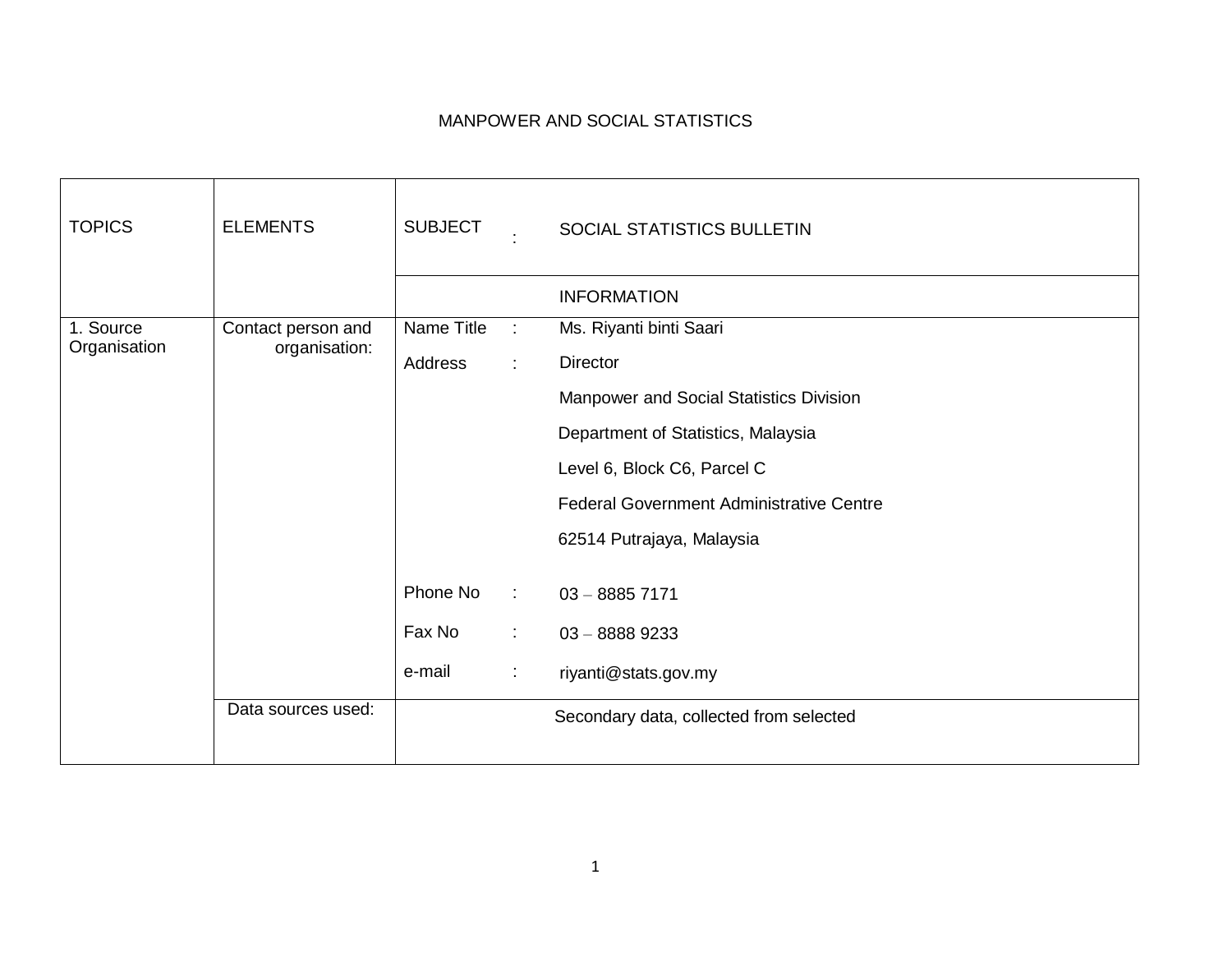| Name of collection /<br>source used: |     | Social Statistics Bulletin Malaysia                               |
|--------------------------------------|-----|-------------------------------------------------------------------|
| Direct source:                       | 1.  | Department of Statistics, Malaysia                                |
|                                      | 2.  | Fire and Rescue Department, Malaysia                              |
|                                      | 3.  | Royal Malaysia Police                                             |
|                                      | 4.  | National AntiDrugs Agency, Malaysia                               |
|                                      | 5.  | Road Transport Department, Malaysia                               |
|                                      | 6.  | Minister of Housing and Local Government, Malaysia                |
|                                      | 7.  | Ministry of Education, Malaysia                                   |
|                                      | 8.  | Finance Division, Ministry of Education, Malaysia                 |
|                                      | 9.  | <b>Malaysia Examination Syndicate</b>                             |
|                                      |     | 10. Malaysian Examination Council                                 |
|                                      | 11. | Department of Private Education                                   |
|                                      |     | 12. Educational Planning and Research Development Division        |
|                                      |     | 13. Ministry of Health, Malaysia                                  |
|                                      |     | 14. Ministry of Higher Education, Malaysia                        |
|                                      | 15. | Department of Social Welfare, Malaysia                            |
|                                      | 16. | National Population and Family Development Board                  |
|                                      |     | 17. Ministry of Women, Family and Community Development, Malaysia |
|                                      |     | 18. Malaysia of Internal Security, Malaysia                       |
|                                      |     | 19. Social Security Organisation (SOCSO)                          |
|                                      | 20. | Department of Labour, Malaysia                                    |
|                                      |     | 21. Co-operative Development Department                           |
|                                      |     | 22. Employees Provident Fund (EPF)                                |
|                                      |     | 23. National Library of Malaysia                                  |
|                                      |     | 24. Telekom Malaysia Berhad                                       |
|                                      |     | 25. Pernec Paypoint Sdn. Bhd.                                     |
|                                      | 26. | Malaysian Communications and Multimedia Commision                 |
|                                      |     | 27. Tenaga Nasional Berhad                                        |
|                                      |     | 28. Public Works Department Malaysia                              |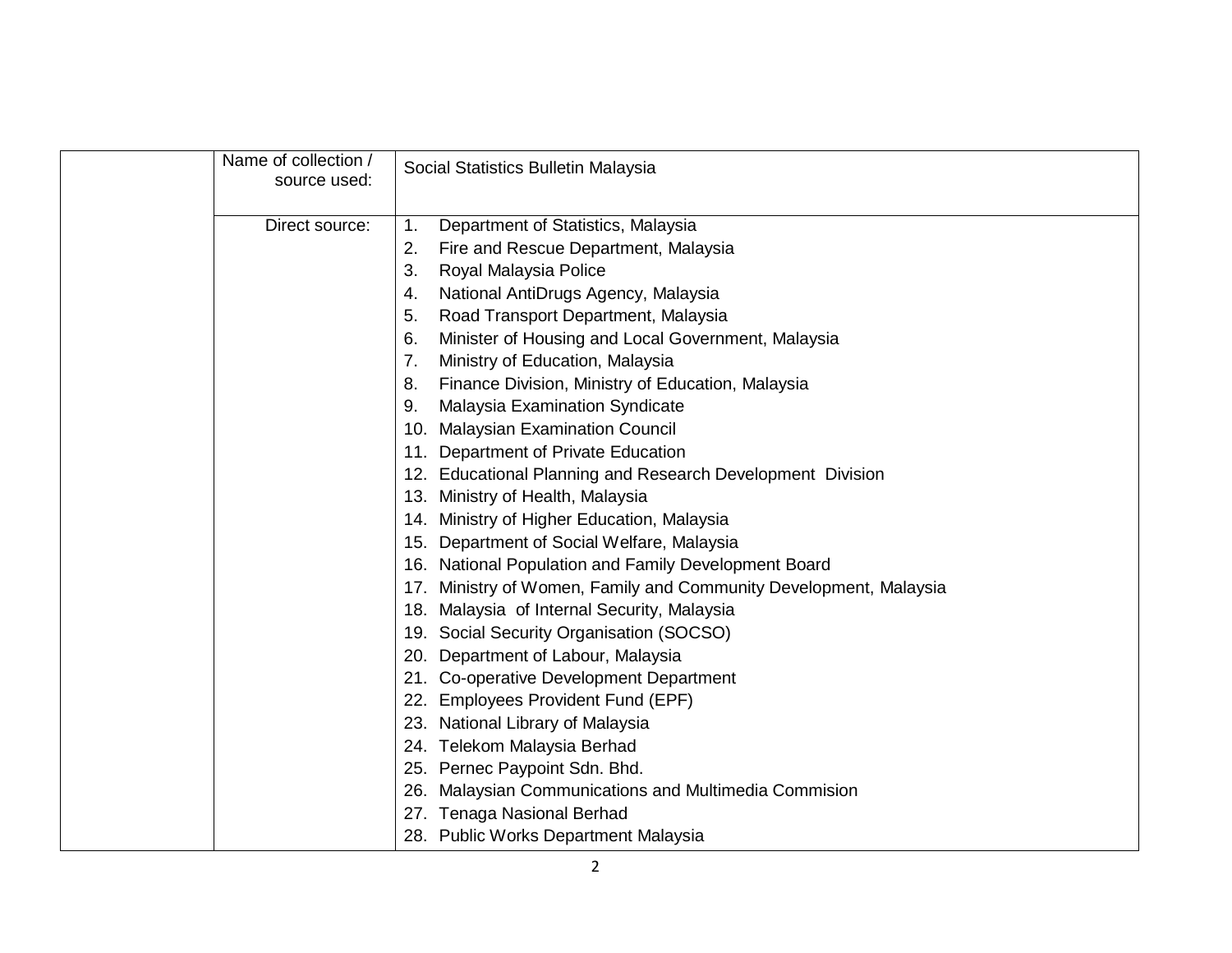|                     | 29. Newspaper's Companies in Peninsular Malaysia, Sabah and Sarawak                           |
|---------------------|-----------------------------------------------------------------------------------------------|
|                     | 30. Ministry of Human Resources, Malaysia                                                     |
|                     | 31. Ministry of Finance, Brunei Darussalam                                                    |
|                     | 32. Central Bureau of Statistics, Indonesia                                                   |
|                     | 33. Ministry of Public Management Home Affairs, Post and Telecommunications, Japan            |
|                     | 34. Information and Research Department Policy Bureau, Ministry of Land, Infrastructure       |
|                     | and Transport, Japan                                                                          |
|                     | 35. International Statistical Cooperation Division, Statistics Office, Republic of Korea      |
|                     | 36. National Statistical Coordination Board, Philippines                                      |
|                     | 37. Department of Statistics                                                                  |
|                     | 38. National Institute of Statistic, Ministry of Finance, Cambodia                            |
|                     | 39. National Statistical Office, Thailand                                                     |
|                     | 40. General Statistics Office, Vietnam                                                        |
|                     | 41. Ministry of National Planning and Economic Development, Myanmar                           |
|                     | 42. Statistics Division of the Economic and Social Commission for Asia and the Pacific        |
|                     | 43. U.S Bureau of Census, International Data Base                                             |
|                     | 44. Office for National Statistics (ONS), United Kingdom                                      |
|                     | Department for Transport, Local Government and the Regions, United Kingdom<br>45.             |
|                     | 46. Bureau of Labor Statistics, United States of America                                      |
|                     | 47. Population Division, Bureau of Census, United States of America                           |
|                     | Department of Transportation, Federal Highway Administration, United States of America<br>48. |
|                     | 49. The Malaysia Airports Berhad                                                              |
|                     | 50. Pos Malaysia Berhad                                                                       |
|                     | 51. Malaysian Tourism Promotion Board                                                         |
|                     | 52. National Registration Department                                                          |
|                     | 53. Islamic Development Department, Malaysia                                                  |
|                     | 54. Keretapi Tanah Melayu Berhad & Keretapi Sabah                                             |
|                     | 55. Sabah Electricity Sdn. Bhd.                                                               |
|                     | 56. Sarawak Electricity Supply Corporation (SESCO)                                            |
|                     |                                                                                               |
| Source periodicity: | Annually                                                                                      |
| Source metadata:    | Central repository                                                                            |
|                     |                                                                                               |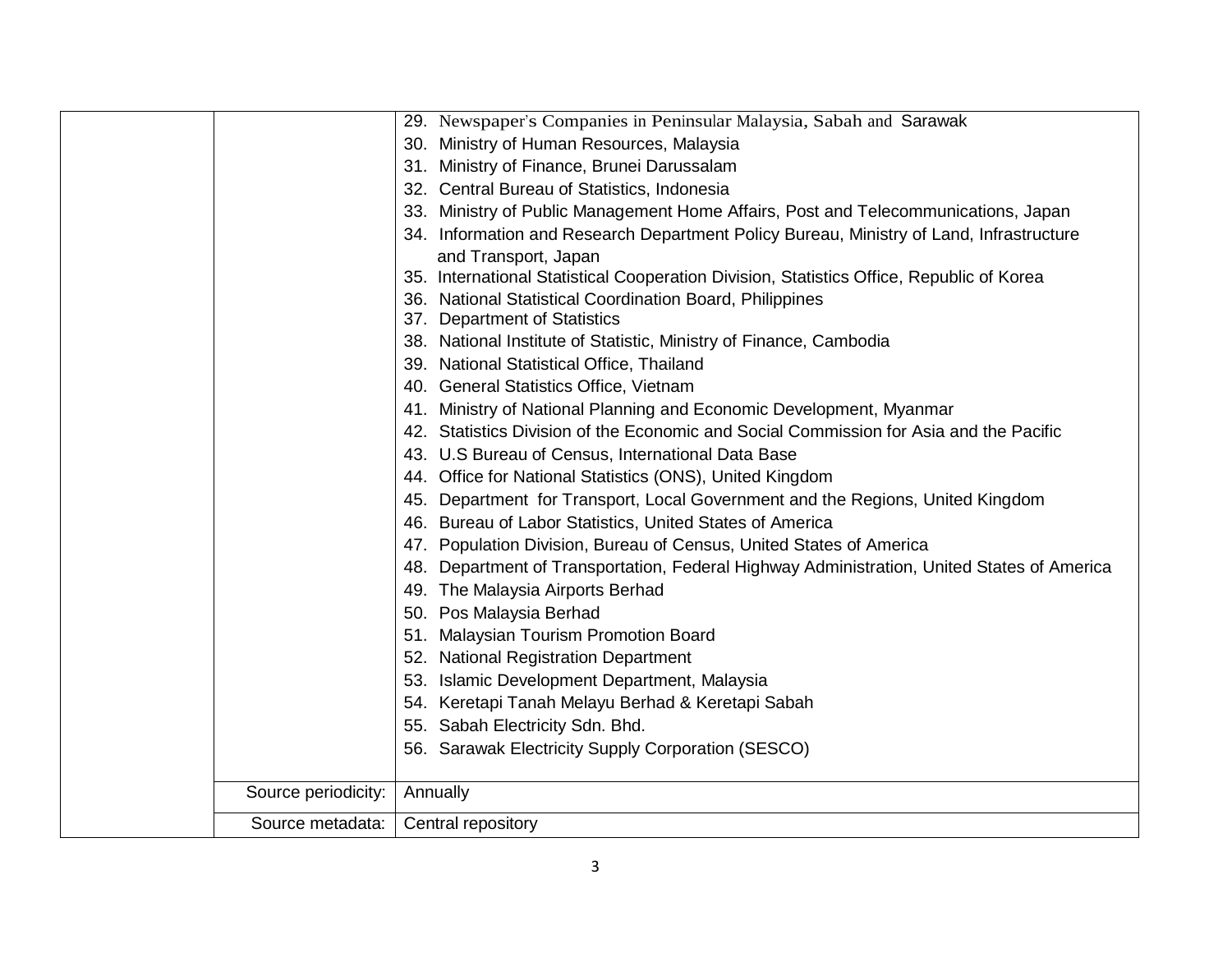|                                                          | Date last input<br>received from source:         | <b>Disember</b>                                                                                                          |
|----------------------------------------------------------|--------------------------------------------------|--------------------------------------------------------------------------------------------------------------------------|
| 2. Data<br>Characteristic<br>and Collection              | Variables collected:                             | Population, Housing, Education, Health, Welfare Services, Public Safety, Employment<br>and Communication and Recreation. |
|                                                          | Sampling:                                        | n.a.                                                                                                                     |
|                                                          | Periodicity:                                     | Annually                                                                                                                 |
|                                                          | Reference period:                                | Calendar year                                                                                                            |
|                                                          | Base period:                                     | n.a.                                                                                                                     |
|                                                          | Date last updated:                               | <b>Disember</b>                                                                                                          |
|                                                          | Link to release<br>calendar:                     | n.a.                                                                                                                     |
|                                                          | Other data<br>characteristics and<br>collection: | n.a.                                                                                                                     |
| 3. Statistical<br>Population and<br>Scope of the<br>Data | Statistical population:                          | Population of Malaysia                                                                                                   |
|                                                          | Geographical<br>coverage:                        | National and state level                                                                                                 |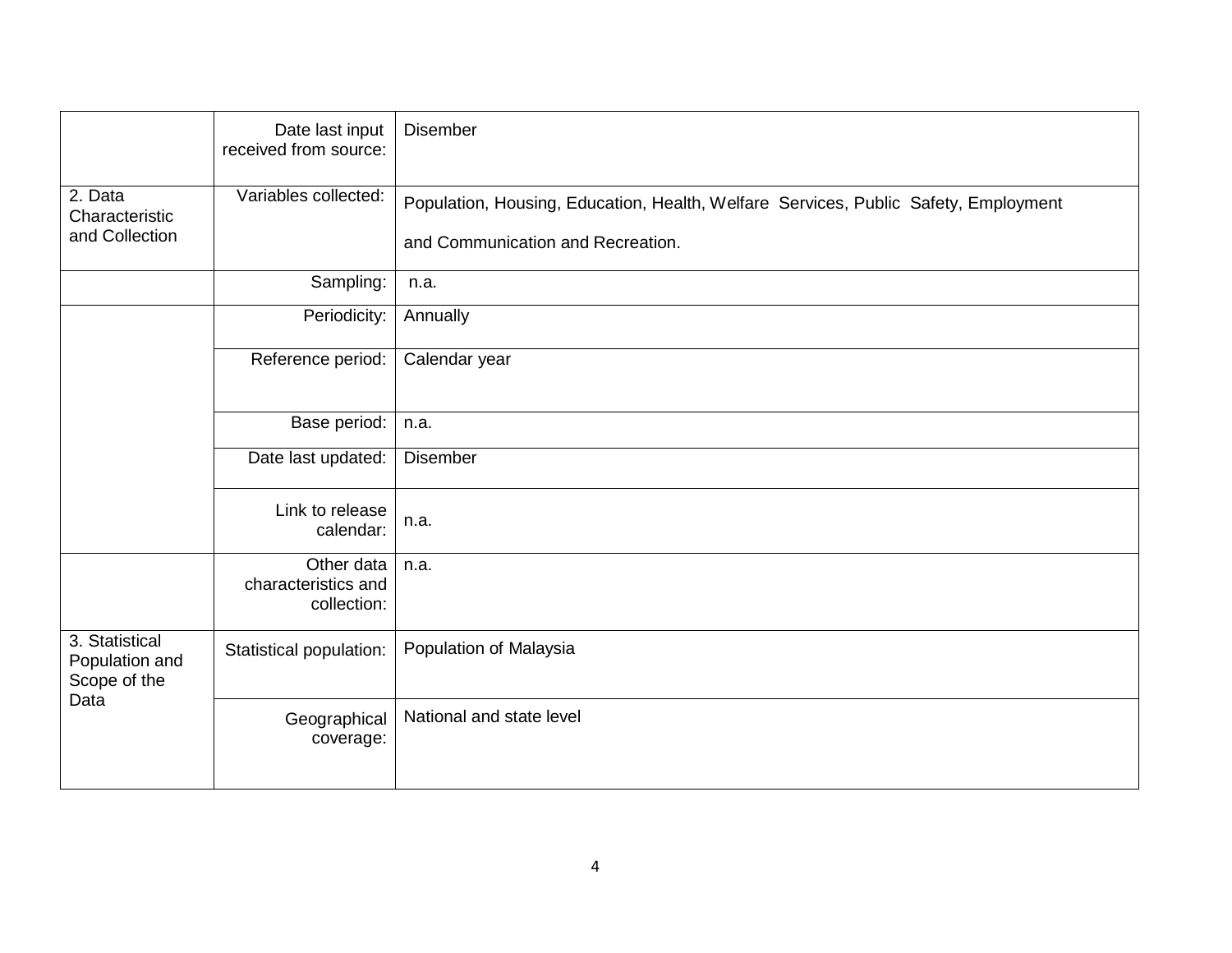|                                                   | Sector coverage:                  | Population;                                                                           |
|---------------------------------------------------|-----------------------------------|---------------------------------------------------------------------------------------|
|                                                   |                                   | Housing;                                                                              |
|                                                   |                                   | Education;                                                                            |
|                                                   |                                   | Health;                                                                               |
|                                                   |                                   | <b>Welfare Services;</b>                                                              |
|                                                   |                                   | Public Safety;                                                                        |
|                                                   |                                   | Employment; and                                                                       |
|                                                   |                                   | <b>Communication and Recreation</b>                                                   |
|                                                   |                                   |                                                                                       |
|                                                   | Institutional<br>coverage:        | n.a.                                                                                  |
|                                                   | Item/Product<br>coverage:         | n.a.                                                                                  |
|                                                   | Population coverage:              | Malaysia                                                                              |
|                                                   | Product coverage:                 | n.a.                                                                                  |
|                                                   | Other coverage:                   | Socio-economic Indicators for ASEAN Countries and other selected countries, 2011-2013 |
| 4. Statistical<br>Concepts and<br>Classifications | Key statistical<br>concepts used: | n.a.                                                                                  |